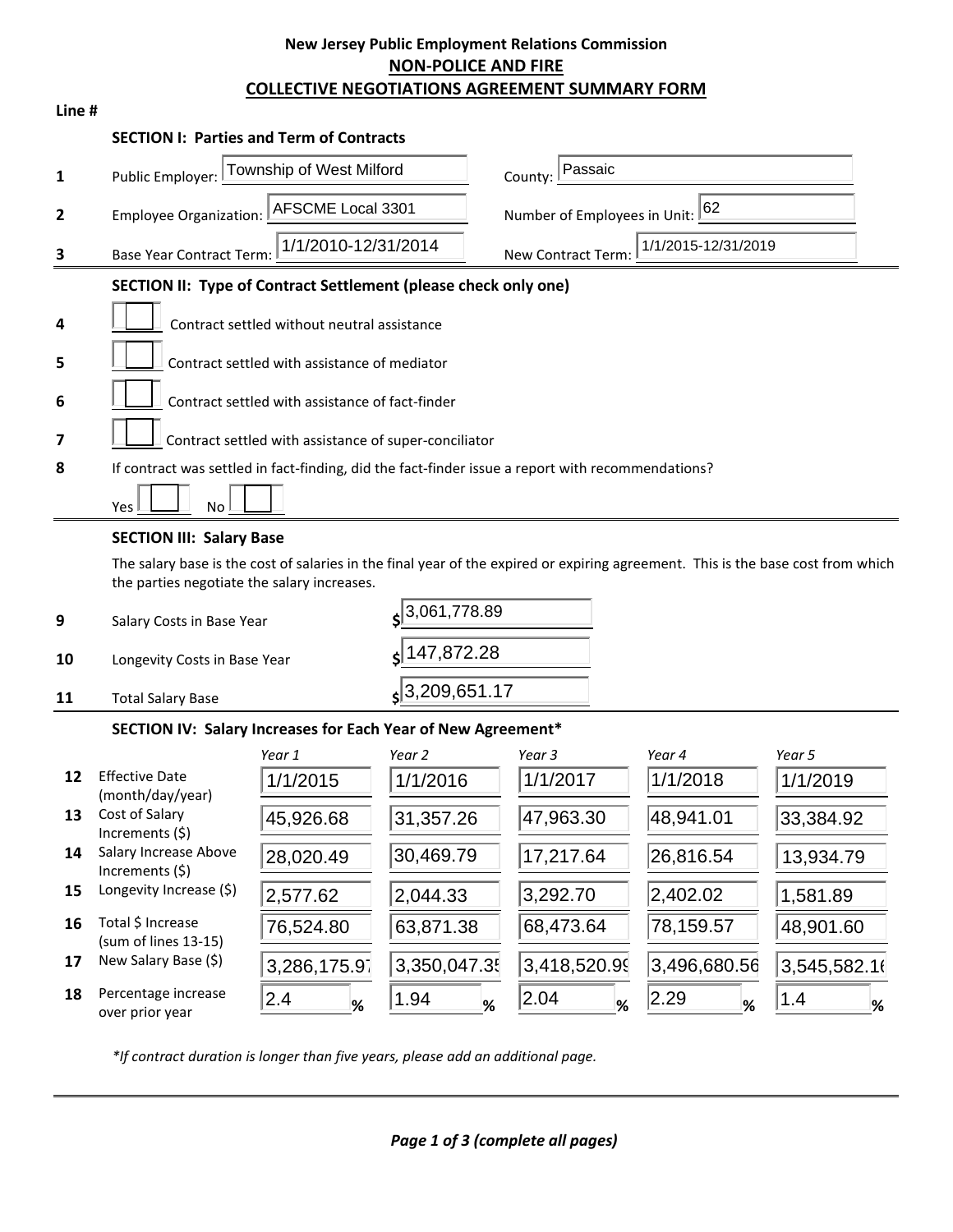| Township of West Milford<br>Employer: $\Box$ | AFSCME Local 2275<br><b>Employee Organization:</b> | $Page \sim$ |
|----------------------------------------------|----------------------------------------------------|-------------|
|----------------------------------------------|----------------------------------------------------|-------------|

#### **SECTION V: Increases in Other Contractual Economic Items or Newly Added Economic Items\***



*\*If contract duration is longer than five years, please add an additional page.*

|    | <b>SECTION VI: Medical Costs</b>                    |                                      |                             |
|----|-----------------------------------------------------|--------------------------------------|-----------------------------|
|    |                                                     | <b>Base Year</b>                     | Year 1                      |
| 21 | <b>Health Plan Cost</b>                             | 669,336.00<br>$\left  \cdot \right $ | 734,340.00<br>sl.           |
| 22 | <b>Prescription Plan Cost</b>                       | 0.00<br>s١                           | $s$ <sup>0.00</sup>         |
| 23 | Dental Plan Cost                                    | 40,836.00<br>ś                       | $s$ <sup>[41,376.00</sup> ] |
| 24 | Vision Plan Cost                                    | 0.00<br>ś۱                           | $\zeta$ 0.00                |
| 25 | <b>Total Cost of Insurance</b>                      | $\epsilon$  710,172.00               | 775,716.00<br>¢             |
| 26 | <b>Employee Insurance Contributions</b>             | 236,284.14                           | $\left 259,218.00\right $   |
| 27 | Employee Contributions as % of Total Insurance Cost | 33.2<br>%                            | 33.4 <br>%                  |

*Page 2 of 3 (complete all pages)*